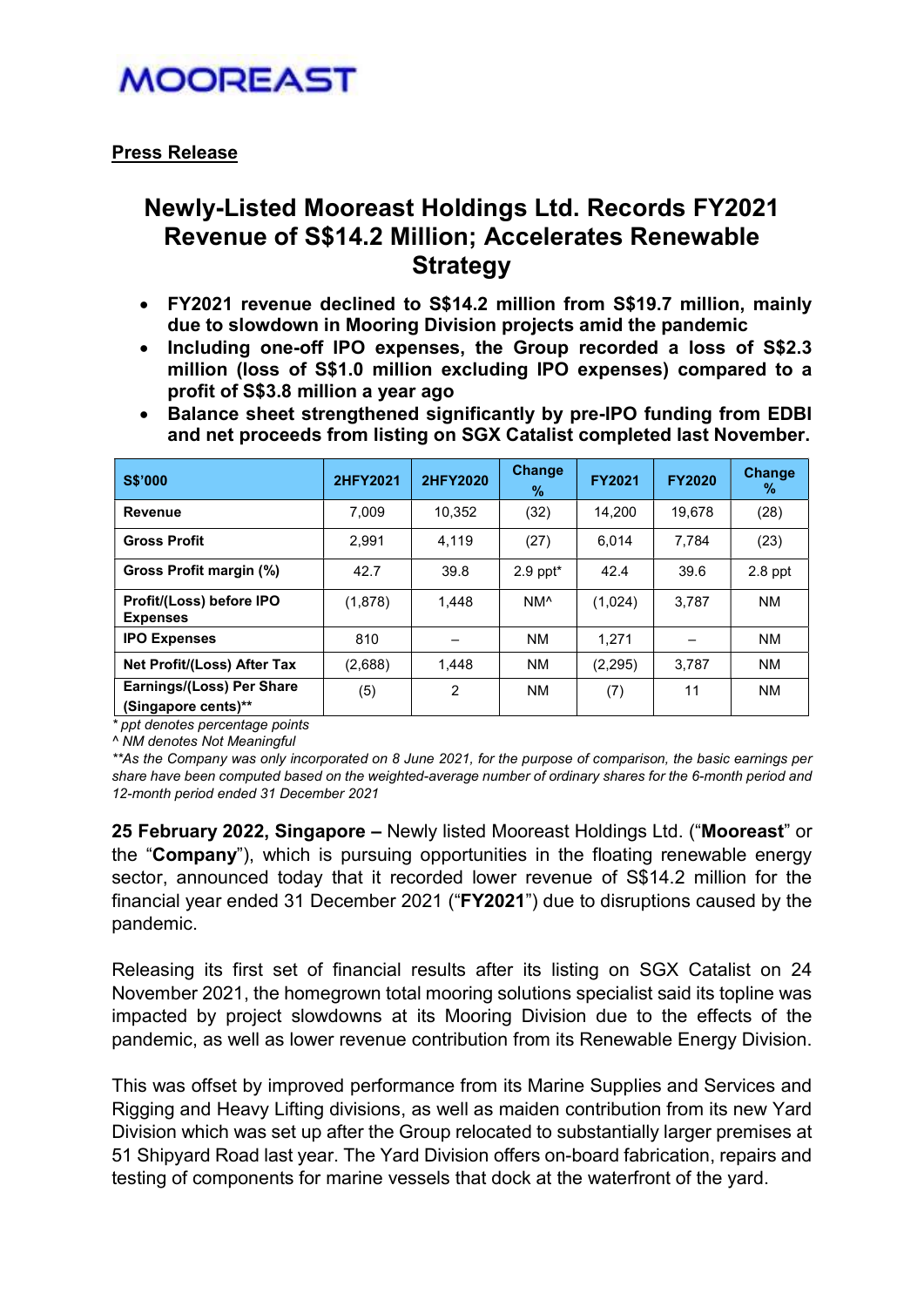# **MOOREAST**

In line with lower revenue, gross profit for FY2021 declined 23% to S\$6.0 million from S\$7.8 million in FY2020, while gross profit margin remained relatively stable at 42% compared to 40% in FY2020. For the six months ended 31 December 2021 ("2HFY2021"), gross profit declined 27% to S\$3.0 million from S\$4.1 million for the comparative period a year ago.

With IPO expenses totalling S\$1.3 million, the Group recorded a net loss after tax of S\$2.3 million for FY2021. Excluding the one-off IPO expenses, net loss for 2HFY2021 and FY2021 would have been S\$1.9 million and S\$1.0 million, respectively.

As a result of the loss, loss per share stood at 7.0 Singapore cents in FY2021 compared to earnings per share of 11.0 Singapore cents in FY2020 while net asset value per share was 8.4 Singapore cents as at 31 December 2021 compared to 9.9 Singapore cents as at 31 December 2020.

The Group's balance sheet has strengthened substantially over FY2021. Non-current assets increased significantly to S\$43.0 million at 31 December 2021 from S\$13.0 million a year earlier after factoring in S\$30.4 million of right-of-use assets arising from its acquisition of the 51 Shipyard Road site.

Current assets rose to S\$33.2 million as at 31 December 2021 from S\$21.1 million a year ago, mainly due to an increase in cash and bank balances of S\$17.0 million.

Apart from cash flow from operations of S\$7.9 million in FY2021, Mooreast received net IPO proceeds of S\$6.7 million and investment of S\$10.0 million from EDBI.

Despite the challenging environment, the Group will utilise the proceeds to develop and grow the Renewable Energy Division, expand and upgrade the facility at 51 Shipyard Road as well as diversify its product and service offerings through, *inter alia*, investments mergers and acquisitions, joint ventures and/or strategic collaborations.

Mr Sim Koon Lam, founder, Executive Director, CEO and Deputy Chairman of Mooreast, said, "Mooreast successfully listed on the SGX Catalist Board despite the challenges of COVID-19. While our FY2021 performance was impacted by the pandemic, we see significant potential in the renewables sector, and are focusing on efforts to capture opportunities in the floating renewable energy sector."

### \*\*\*End of Press Release\*\*\*

This press release has been prepared by the Company and its contents have been reviewed by the Company's sponsor, W Capital Markets Pte. Ltd. (the "Sponsor"). This press release has not been examined or approved by the Singapore Exchange Securities Trading Limited (the "SGX-ST") and the SGX-ST assumes no responsibility for the contents of this press release, including the correctness of any of the statements or opinions made or reports contained in this press release.